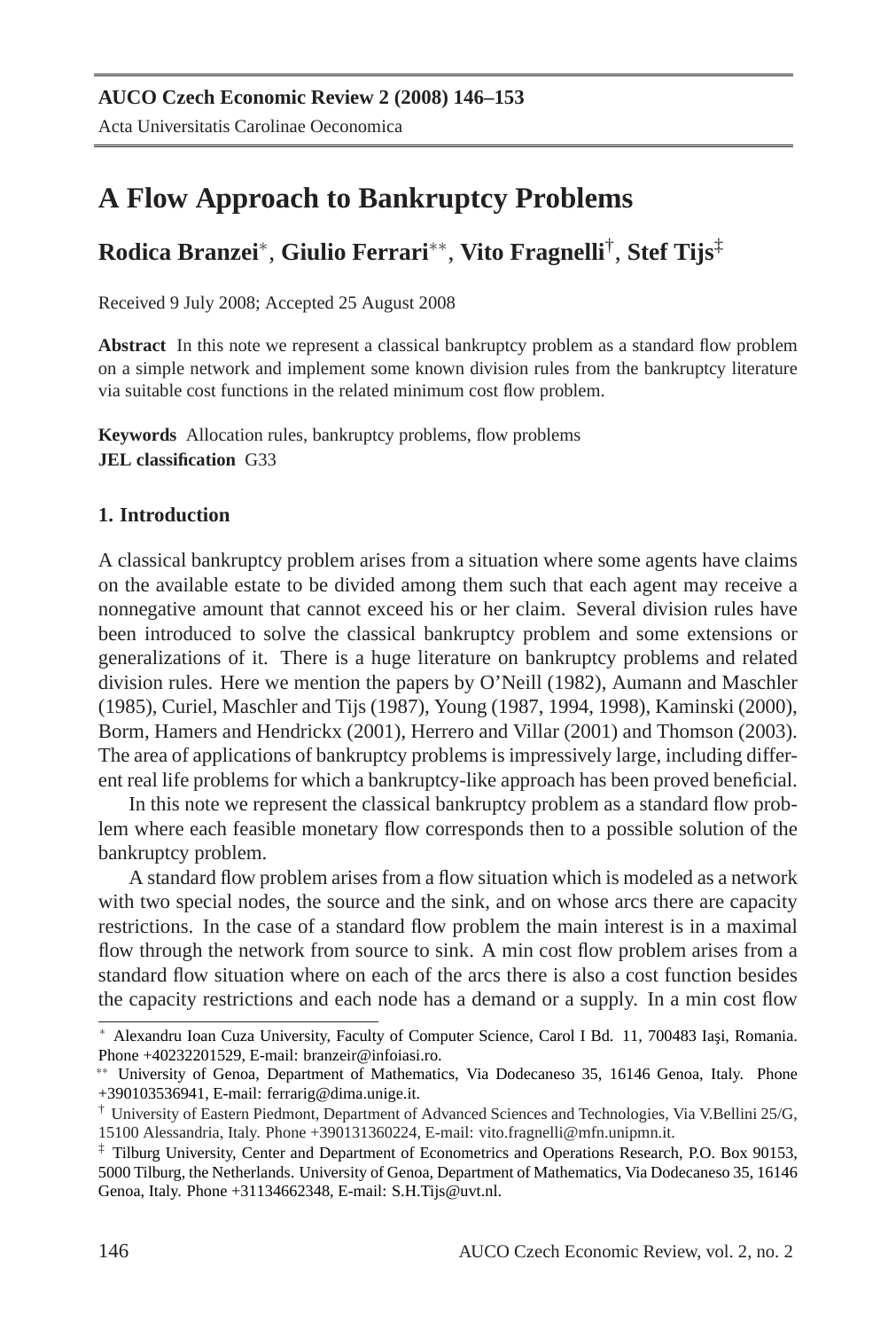problem the main interest is a cheapest flow through the network, satisfying both the capacity constraints on the arcs and the demand or supply of the nodes. To get insight into the question how a min cost flow problem can be solved we refer the reader to Ahuja et al. (1993).

By defining a suitable min cost flow problem to represent a bankruptcy problem we can drive the solution of a standard flow problem towards a particular solution of the related bankruptcy problem. We provide different cost functions associated to the minimum cost flow problem such that the solutions coincide with the most well known solutions for bankruptcy problems.

The outline of this note is as follows. In Section 2 we introduce the representation of a classical bankruptcy problem as a standard flow problem and implement some division rules from the bankruptcy literature via related min cost flow problems. We conclude in Section 3.

#### **2. Bankruptcy rules via min cost flow problems**

A classical (one-claim) bankruptcy problem arises from a situation where an estate *E* has to be divided among several claimants, each of them with a claim on the estate, and the total claim exceeds the available estate. The set *N* of claimants is of the form  $\{1, 2, \ldots, n\}$ . Each claimant  $i \in N$  advances one claim  $c_i$  on the estate E. A bankruptcy problem is an ordered triplet  $(N, E, c)$  where  $E \in \mathbb{R}_+$ ,  $c \in \mathbb{R}_+^n$  and  $E \le c_1 + c_2 + ... + c_n$ .

A solution of a bankruptcy problem is a vector  $x = (x_1, x_2, ..., x_n)$  such that:

$$
\begin{aligned} 0 &\le x_i \le c_i, \quad \text{for each } i \in N, \\ \sum_{i=1}^n x_i &= E, \end{aligned}
$$

where  $x_i$  can be interpreted as the part of the estate  $E$  assigned to claimant *i*. In this section we represent a classical bankruptcy problem as a standard flow problem.

**Figure 1.** Standard flow problem



In a standard flow problem there is a network with two special nodes, the source and the sink, the first with no entering arcs and the latter without outgoing arcs. The arcs have minimal and maximal capacity constraints. A flow is a function that assigns a nonnegative real value to each arc, respecting the capacity constraints and such that for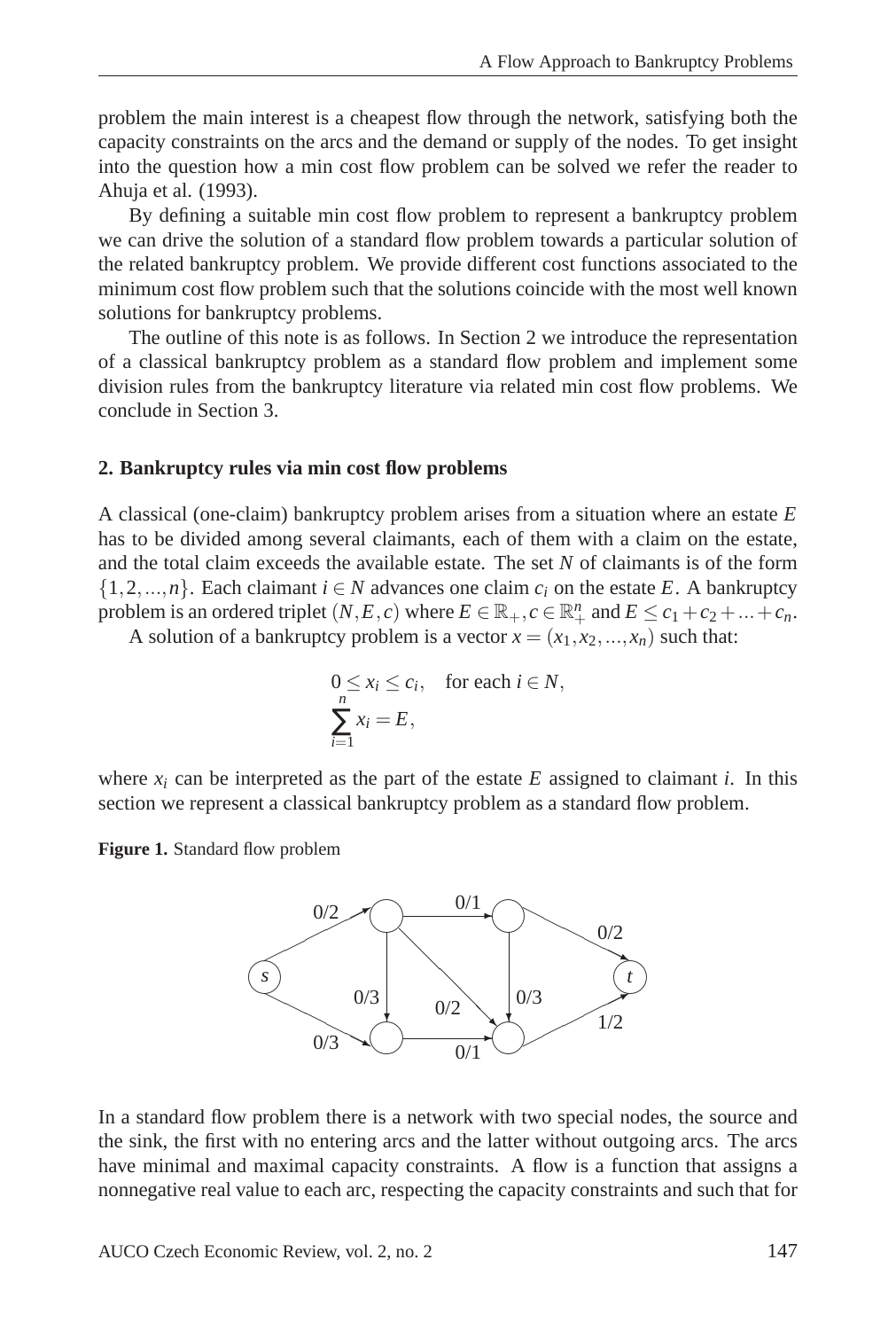each node different from the source and the sink the sum of the values for the entering arcs equals the sum of the values for the outgoing arcs. Figure 1 shows a graphical representation of a standard flow problem, where *s* and *t* are respectively the source and the sink and the notation *a*/*b* on the arcs stands for *min capacity/max capacity*.

A classical bankruptcy problem can be easily represented as a standard flow problem by constructing a network like in Figure 2.

**Figure 2.** Classical bancruptcy problem



Here the source of the monetary flow corresponds to the bankrupt agent or company and the sink corresponds to the group of claimants, each one being associated to one of the arcs entering the sink. An immediate advantage of such a representation is that each feasible monetary flow corresponds to a solution of the bankruptcy problem (*N*,*E*,*c*). The simplicity of the resulting network problem allows us to manage also complex and sophisticated solutions.

Further, we relate a pair consisting of a classical bankruptcy problem (*N*,*E*,*c*) and a division rule *f* to a min cost flow problem.

A division rule is a function *f* which assigns to any bankruptcy problem (*N*,*E*,*c*) a vector  $f(N, E, c) \in \mathbb{R}^n$  that is a solution of the bankruptcy problem. Well known division rules which we use in this note are: the proportional rule (*PROP*), the constrained equal award rule (*CEA*), the constrained equal loss rule (*CEL*), the Talmudic rule (*TAL*) and the adjusted proportional rule (*APROP*).

We start by briefly describing these rules:

(i) The *i*-th coordinate of  $PROP(N, E, c)$  is given by

$$
PROP_i(N, E, c) = \left(\sum_{j \in N} c_j\right)^{-1} c_i E, \ i \in N.
$$

(ii) The *i*-th coordinate of  $CEA(N, E, c)$  is given by

$$
CEA_i(N, E, c) = \min\{c_i, \alpha\}, i \in N,
$$

where  $\alpha$  is the unique real number such that  $\sum_{i \in N} CEA_i(N, E, c) = E$ .

(iii) The *i*-th coordinate of  $CEL(N, E, c)$  is given by

$$
CELi(N, E, c) = max{ci - \beta, 0}, i \in N,
$$

where  $\beta$  is the unique real number such that  $\sum_{i \in N} CEL_i(N, E, c) = E$ .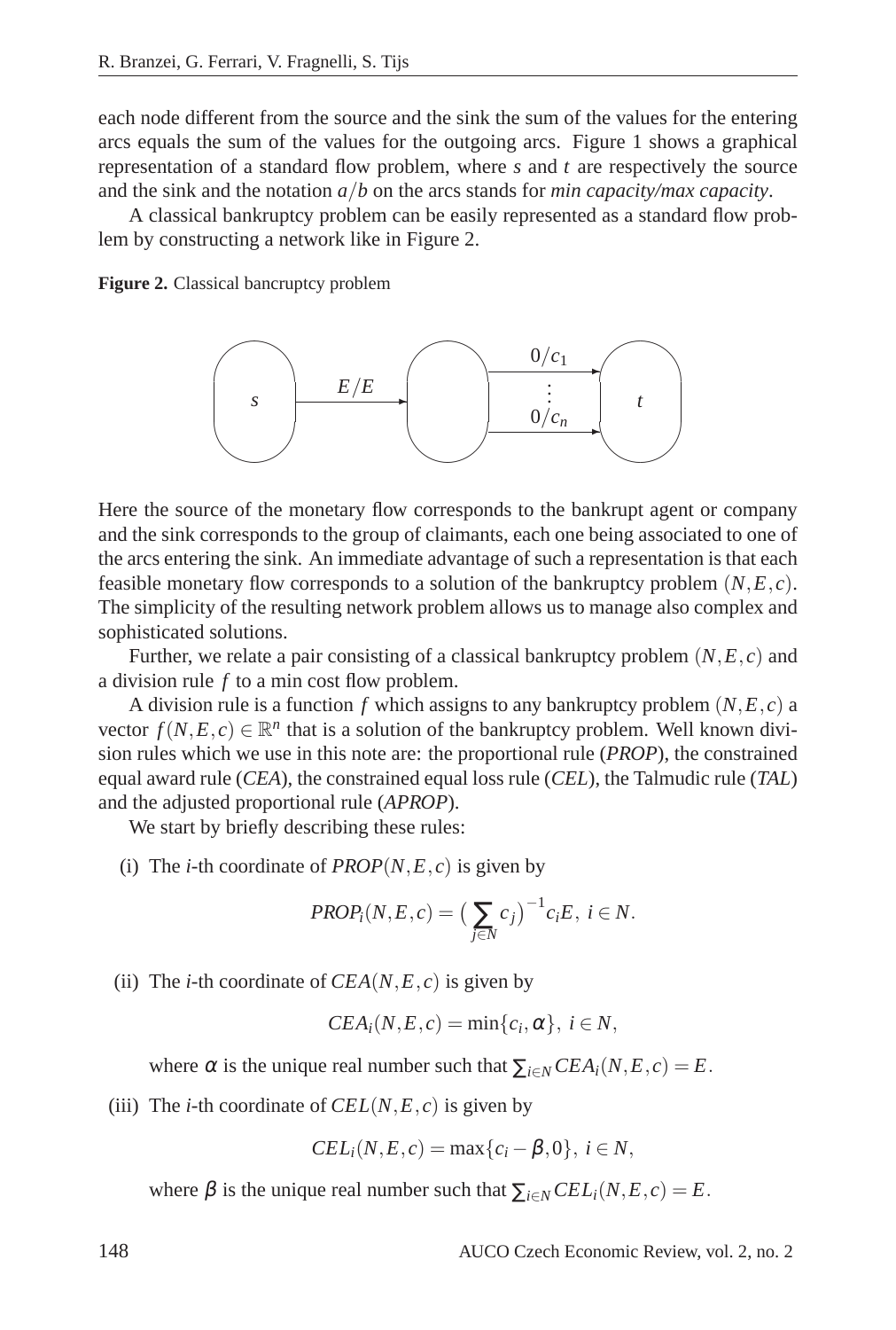(iv) The *i*-th coordinate of  $TAL(N, E, c)$  is given by

$$
TAL_i(N, E, c) = \begin{cases} CEA_i(N, E, \frac{c}{2}) & \text{if } E < \frac{1}{2} \sum_{j \in N} c_j \\ c_i - CEA_i(N, E', \frac{c}{2}) & \text{if } E \ge \frac{1}{2} \sum_{j \in N} c_j \end{cases}, i \in N,
$$

where  $E' = \sum_{j \in N} c_j - E$ .

(v) The *i*-th coordinate of  $APROP(N, E, c)$  is given by

$$
APROPi(N, E, c) = mi(N, E, c) + PROPi(N, E', c'), i \in N,
$$

where  $m_i(N, E, c) = \max\left\{0, E - \sum_{j \in N \setminus \{i\}} c_j\right\}$  is the minimal right of claimant  $i \in N$ ,  $E' = E - \sum_{j \in N} m_j$  and  $c'_i = min\{\overline{E'}, c_i - m_i(N, E, c)\}, i \in N$ .

The main aim of this note is to show that various division rules from the bankruptcy literature can be "implemented" via suitable cost functions of the corresponding min cost flow problem. Moreover, different priorities or rights of the claimants may be tackled using suitable cost functions on the arcs.

We start with a general description of a natural procedure for obtaining the cost functions of a min cost flow problem such that the generated solution coincides with the solution obtained by using a specific division rule from the bankruptcy literature. Our procedure is based on the fact that it is possible, by assigning suitable cost functions  $k_1, k_2, \ldots, k_n$  on the arcs, to drive the flow in a min cost flow problem towards solutions arising from specific bankruptcy rules. The inspiration source has been the hydraulic model of Kaminski (2000), where the potential induced by the gravity force allows water to suitably fill the vessels whose form and configuration depend on the specific division rule. In our min cost flow situation the task of dividing the estate according to a given bankruptcy rule is fulfilled by endowing the arcs of the network with the right cost functions.

Given claims  $c_1, ..., c_n$ , for each  $E \in [0, \sum_{i \in N} c_i]$  let a bankruptcy rule assign  $r_1(E)$ , ...,  $r_n(E)$  to the claimants. Then a Lagrangian analysis implies that we have to take the cost functions  $k_1, k_2, ..., k_n$  such that

$$
k_i'(r_i(E)) = k_n'(r_n(E))
$$

for each  $i \in N$  and each  $E \in [0, \sum_{i \in N} c_i]$ .

Let  $s = r_n(E)$ ; then  $r_i(E) = r_i(r_n^{-1}(s)) = p_i(s)$  and, consequently,  $k_i'(p_i(s)) = k_n'(s)$ , *i* = 1,...,*n* − 1. Now, assuming that  $p'_i(s) \neq 0$  for each *i* ∈ *N*, we obtain for each *t* the relation

$$
\int_0^t k'_n(s) \ ds = \int_0^t k'_i(p_i(s)) \ ds = \int_0^t \frac{k'_i(p_i(s))p'_i(s)}{p'_i(s)} \ ds = \int_0^{p_i(t)} \frac{k'_i(u)}{p'_i(p_i^{-1}(u))} \ du,
$$

where  $u = p_i(s)$ . Note that these integrals relate the various cost functions.

Based on the above described procedure we have Theorem 1.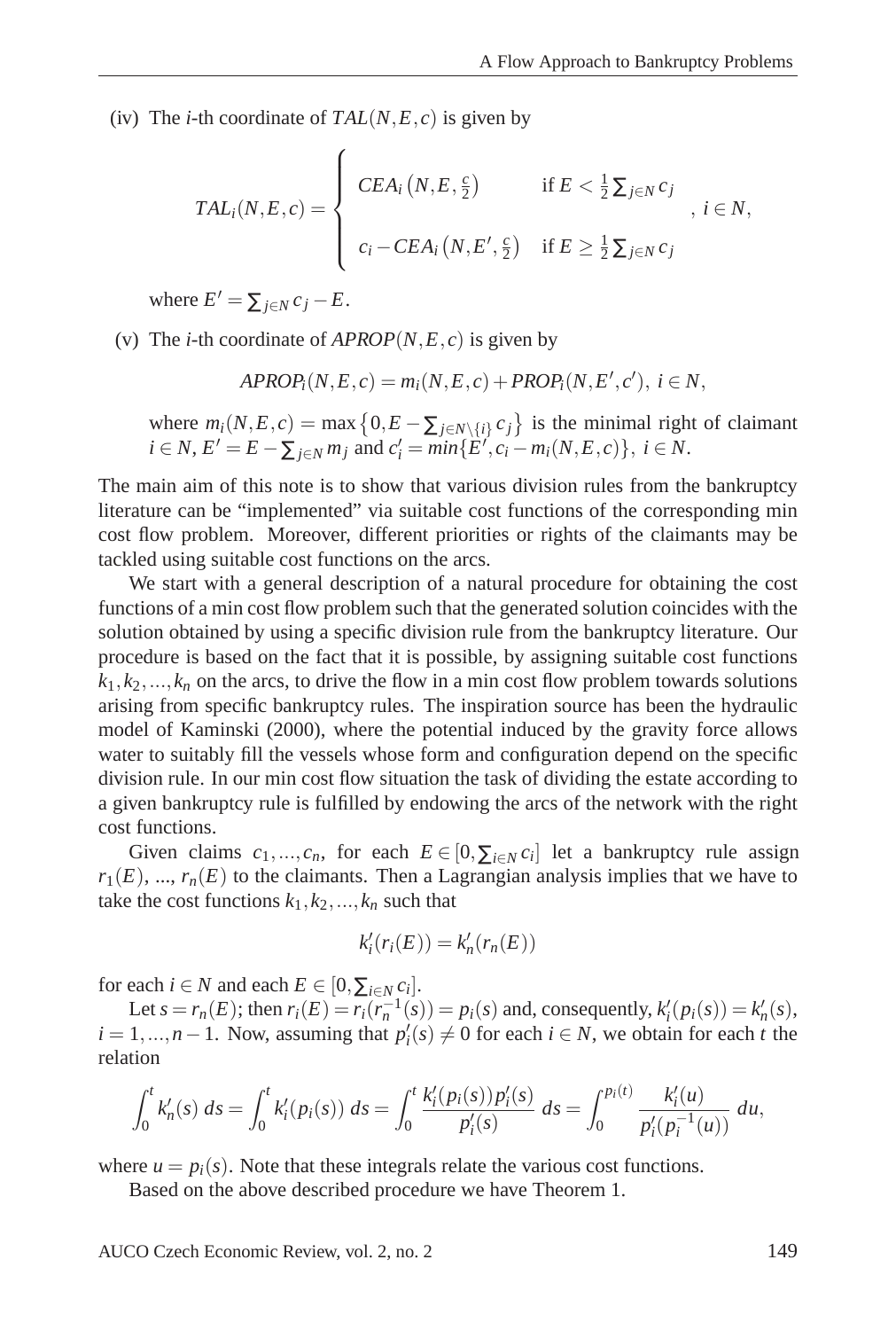**Theorem 1.** *Let* (*N*,*E*,*c*) *be a classical bankruptcy problem. The division rules PROP, CEA, CEL, TAL and APROP can be implemented via a min cost flow problem.*

**Proof.** We only give for each rule a set of suitable cost functions which have been obtained by applying the procedure described in this section.

(i) *PROP*: 
$$
k_i(x_i) = \frac{x_i^2}{c_i}, i \in N
$$
.

(ii) *CEA*: 
$$
k_i(x_i) = x_i^2, i \in N
$$
.

- (iii) *CEL*:  $k_i(x_i) = (c_i x_i)^2$ ,  $i \in N$ .
- (iv) For the Talmudic rule we can distinguish among the two cases  $E < \frac{1}{2} \sum_{i \in \mathbb{N}} c_i$  and  $E \geq \frac{1}{2} \sum_{i \in \mathbb{N}} c_i$ . In the first case we have

$$
TAL: k_i(x_i) = x_i^2, i \in N,
$$

setting the minimal capacity to 0 and the maximal capacity of the arcs corresponding to the claimants to  $\frac{1}{2}c_i$  instead of  $c_i$ ,  $i \in N$ . In the second case we have

$$
TAL: k_i(x_i) = (c_i - x_i)^2, i \in N,
$$

setting the minimal capacity of the arcs corresponding to the claimants to  $\frac{1}{2}c_i$ instead of 0 and the maximal capacity to  $c_i$ ,  $i \in N$ .

(v) *APROP*: 
$$
k_i(x_i) = \begin{cases} 0 & \text{if } x_i \leq m_i \\ \frac{(x_i - m_i)^2}{c'_i} & \text{if } x_i > m_i \end{cases}, i \in N.
$$

**Example 1.** *Consider the bankruptcy problem with*  $N = \{1, 2\}$ ;  $E = 10$ ;  $c = (4, 12)$ *. The flow problems associated to the above five rules are depicted in Figure 3 (the notations for the arcs are "min capacity/max capacity" above the arc and "cost function" below the arc). The cost functions used for the rule APROP are:*

$$
k_1(x_1) = \begin{cases} 0 & \text{if } x_1 \le 0 \\ \frac{x_1^2}{4} & \text{if } x_1 > 0 \end{cases}, \qquad k_2(x_2) = \begin{cases} 0 & \text{if } x_2 \le 6 \\ \frac{(x_2 - 6)^2}{4} & \text{if } x_2 > 6 \end{cases}
$$

#### **3. Concluding remarks**

In this note we focus on the connection between (one-claim) bankruptcy problems and flow problems. Here we go more deeply into this interesting connection than we did previously (Branzei, Ferrari, Fragnelli and Tijs, 2004). The connection between a classical bankruptcy problem and a flow problem can be extended by considering more complicated settings from the bankruptcy literature. Multi-claim bankruptcy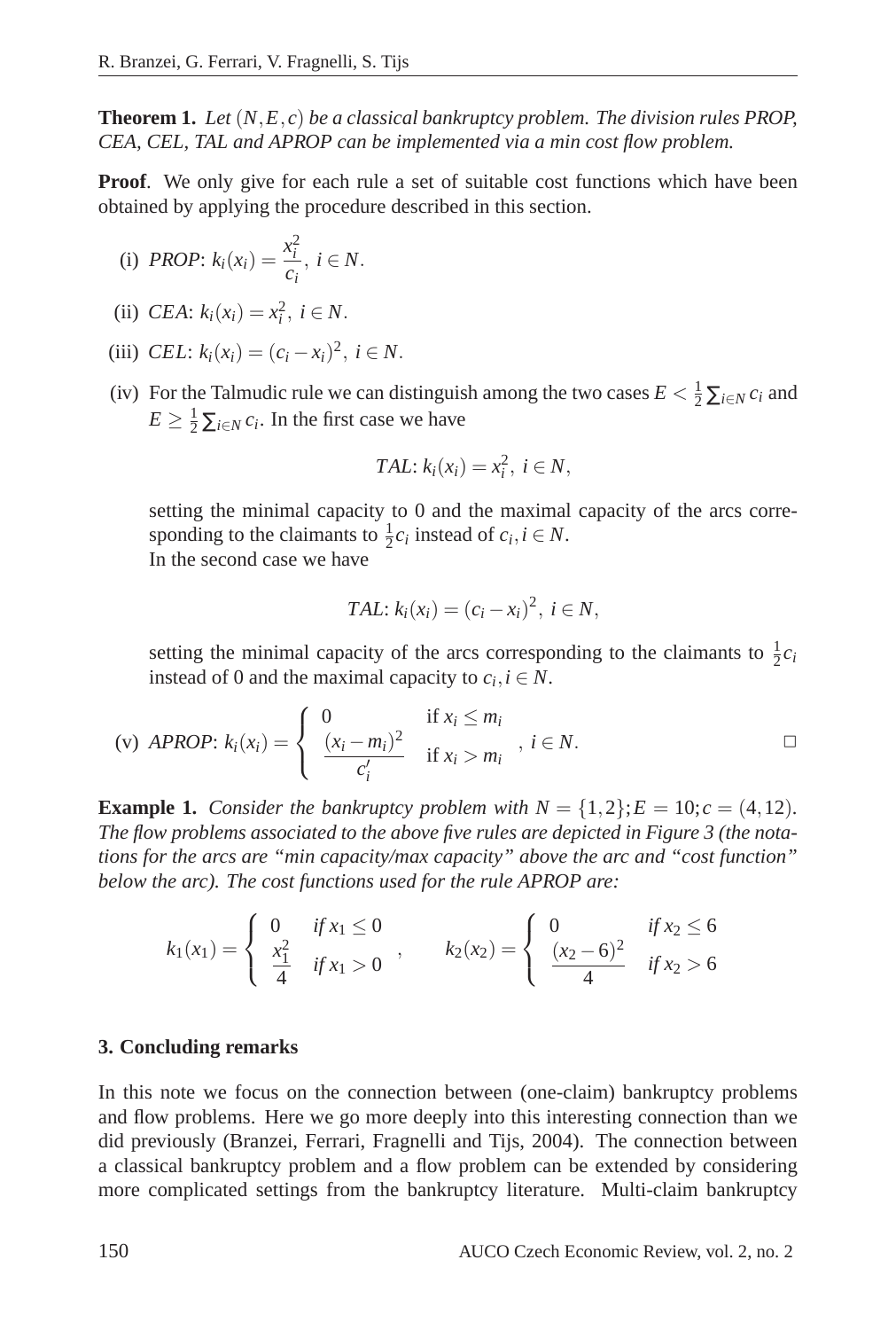**Figure 3.** Flow problems associated to the division rules



problems (cf. Kaminski, 2000) are particularly interesting because different seniorities of the claimants and the application of the absolute priority rule (or violations of this rule) play a key role in the flow representation of such problems leading to more sophisticated networks. Furthermore, the recent developments in the theory of interval bankruptcy rules (cf. Branzei and Alparslan Gök, 2008; Branzei and Dall'Aglio, 2008; Branzei, Dall'Aglio and Tijs, 2008) provide incentives for extending our connection between classical bankruptcy problems and flow problems to interval bankruptcy problems (cf. Branzei, Dimitrov and Tijs, 2003; Branzei and Alparslan Gök, 2008).

The representation of a bankruptcy problem as a standard flow problem can be also helpful for generating solutions for extensions and/or generalizations of the classical bankruptcy problems arising from various economic situations. In particular, the flow approach may be useful for managing more complex situations in which the bankrupt firm faces its creditors by taking into account its debtors. In these situations other arcs, each related to a debtor, may be added among the source and the second node.

We have shown that by a particular choice of the cost functions in a min cost flow problem one can obtain the solution corresponding to a specific well known rule from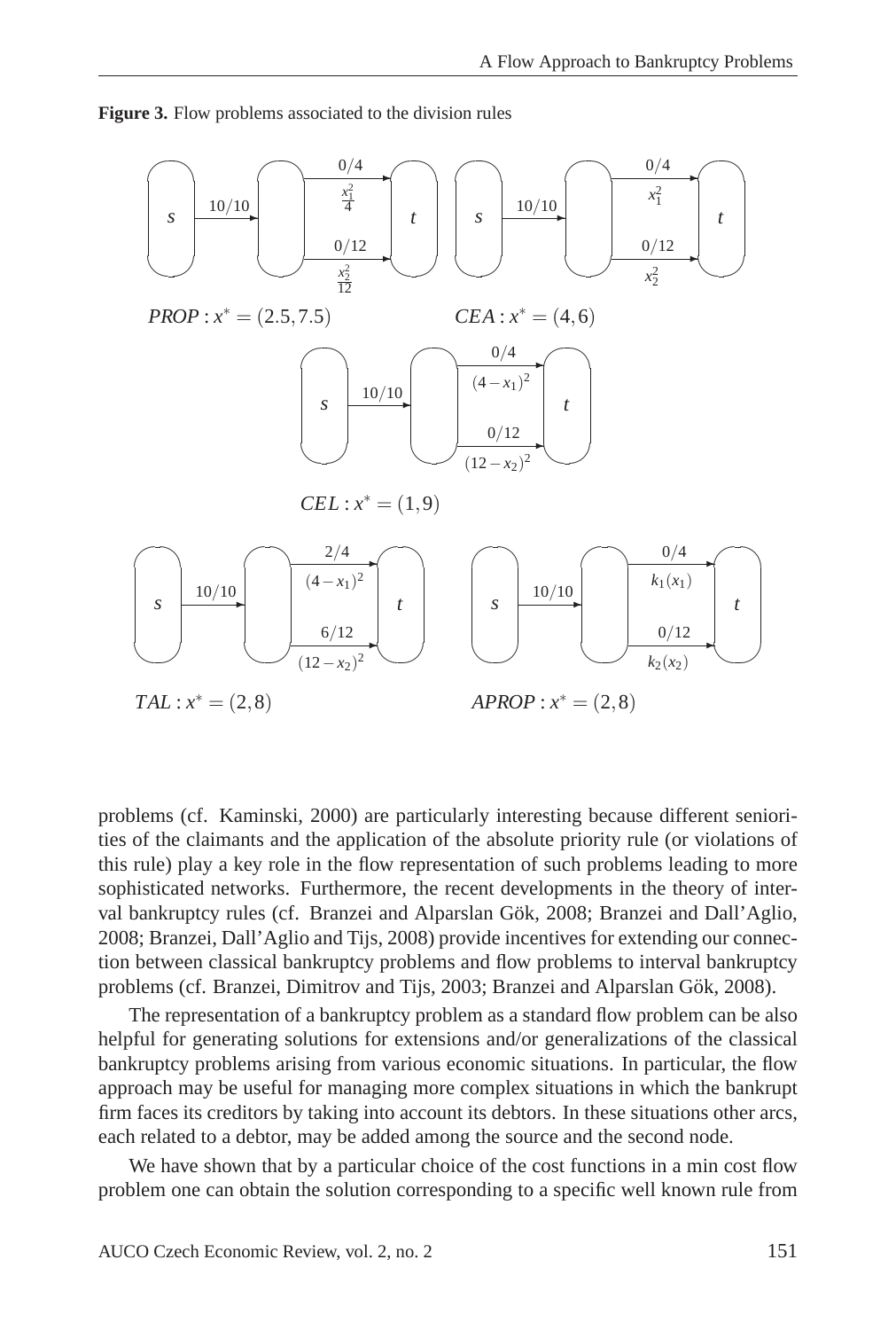the bankruptcy literature. Nevertheless, the metaphor of a min cost flow problem can be helpful to "generate" new rules for rationing problems as well and for managing situations in which the claimant agents have different priorities or particular rights on the existing estate. The first case may be managed using cost functions that assign lower costs for higher priorities while for the second case a suitable minimal capacity may be used for representing the rights of the agents.

**Acknowledgment** The authors gratefully acknowledge two anonymous referees and the Editors for their useful comments and suggestions.

#### **References**

Ahuja, R. K., Magnanti, T. L. and Orlin, J. B. (1993). *Network Flows*. New Jersey, Prentice Hall.

Aumann, R. J. and Maschler, M. (1985). Game Theoretic Analysis of a Bankruptcy Problem from the Talmud. *Journal of Economic Theory*, 36, 195–213.

Borm, P., Hamers, H. and Hendrickx, R. (2001). Operations Research Games: A Survey. *TOP*, 9, 139–216.

Branzei, R. and Alparslan Gök, S. Z. (2008). Bankruptcy Problems with Interval Uncertainty. Ankara, Middle East Technical University, Institute of Applied Mathematics. (Preprint No. 111)

Branzei, R. and Dall'Aglio, M. (2008). Allocation rules incorporating interval uncertainty. (mimeo)

Branzei, R., Dall'Aglio, M. and Tijs, S. (2008). Interval game theoretic division rules. (mimeo)

Branzei, R., Dimitrov, D., and Tijs, S. (2003). Shapley-like Values for Interval Bankruptcy Games. *Economics Bulletin*, 3, 1–8.

Branzei, R., Ferrari, G., Fragnelli, V. and Tijs, S. (2004). Bankruptcy Problems and Minimum Cost Flow Problems. Genova, Universita di Genova, Dipartimento di Mate- ` matica. (Preprint No. 518)

Curiel, I. J., Maschler, M. and Tijs, S. (1987). Bankruptcy Games. *Zeitschrift für Operations Research*, 31, 143–159.

Herrero, C. and Villar, A. (2001). The Three Musketeers: Four Classical Solutions to Bankruptcy Problems. *Mathematical Social Sciences*, 42, 307–328.

Kaminski, M. M. (2000). 'Hydraulic' Rationing. *Mathematical Social Sciences*, 40, 131–155.

O'Neill, B. (1982). A Problem of Rights Arbitration from the Talmud. *Mathematical Social Sciences*, 2, 345–371.

Thomson, W. (2003). Axiomatic and Game-theoretic Analysis of Bankruptcy and Taxation Problems: A Survey. *Mathematical Social Sciences*, 45, 249–297.